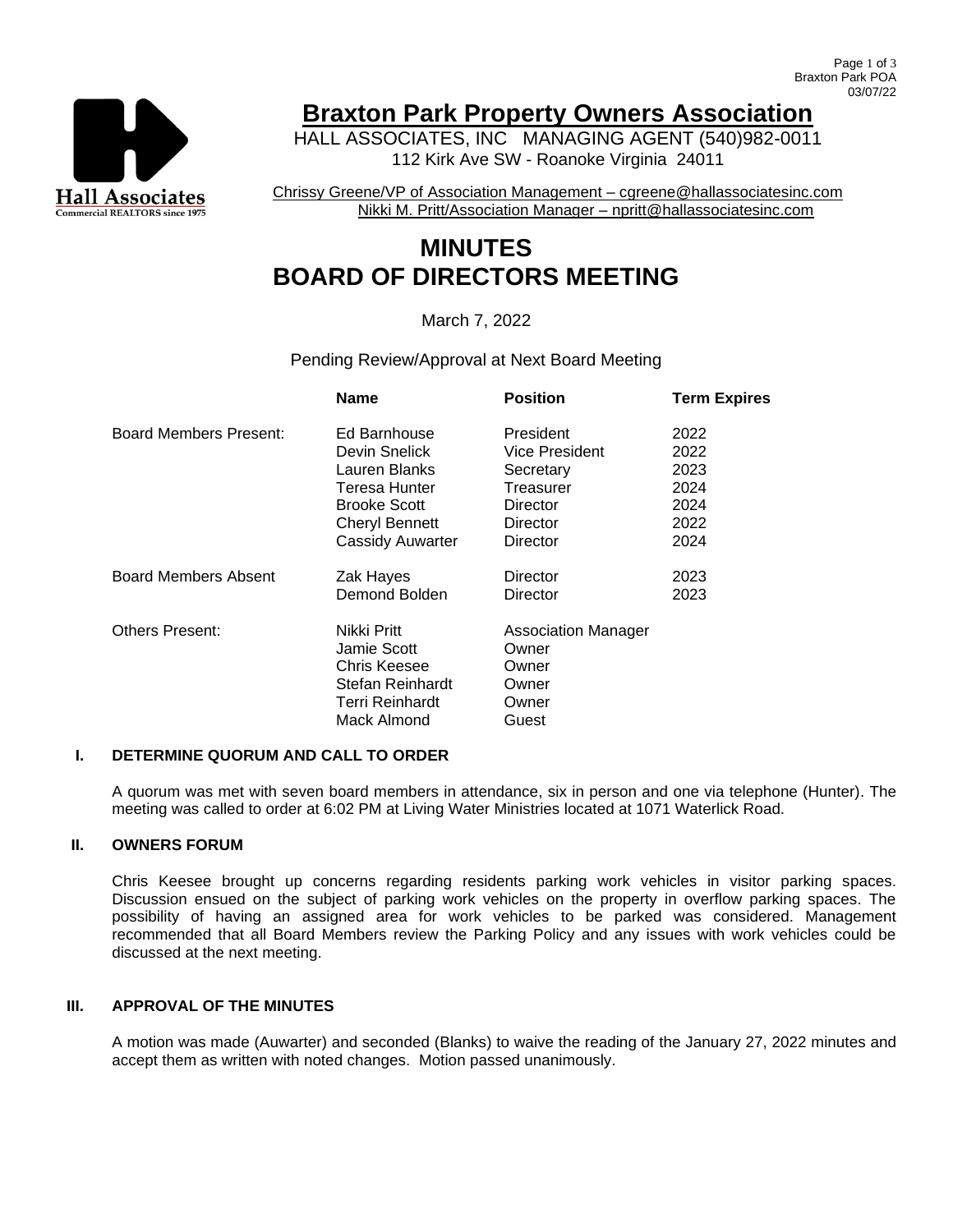#### **IV. FINANCIAL REPORT**

Board members receive financial reports each month prior to the meeting to review. A motion was made (Snelick) and seconded (Bennett) to approve the financials through January 31, 2022. Motion passed unanimously.

Account balances through 01/31/22

| <b>Operating Account:</b>         | \$82,188.93  |
|-----------------------------------|--------------|
| <b>Operating Reserve Account:</b> | \$32,020.42  |
| Capital Reserve Account:          | \$87.888.62  |
|                                   | \$202,097.97 |

#### **V. UNFINISHED BUSINESS**

**Retention Pond Improvements** – Pond A work has been approved and contractor has been notified. This is now pending contractor's schedule. Contractor noted that they cannot begin work until the weather is warmer and the ground is dry. RSG Landscaping is the Contractor. Total cost for Pond A repairs/improvements is \$9,400.

**Pool Work and Schedule** – The approval was given to the contractor, Pool Doctor. The estimated cost for the work is \$23,247.00. The work is pending the contractor's schedule but should start within the month. The contractor hopes to have the work completed before the projected pool open date.

**Pond Fountain** – The fountain light wires and motor cables will be replaced with stainless steel coated wires and cables to avoid being chewed through in the future. The work is pending the contractor's schedule.

**Muskrat Control** – The Board had questions for the wildlife control company. Management will obtain the information from the wildlife control company and report back.

**Tree Trimming** – Management will contact owners on Logan with trees in their front yard to find out if they would like the tree trimmed back.

#### **VI. NEW BUSINESS**

**Pool Opening** – The pool is scheduled to open on May 15<sup>th</sup>, provided that the work is completed on the pool surface, pool coping and tile work at that time. The pool hours will be 9am to 9pm every day. The board determined that a pool monitor will be posted on Friday afternoons (5p-9p), and Saturday and Sundays (12p-9p). The pool is scheduled to remain open through September 30<sup>th</sup>, but the closing date is dependent on the weather.

**Deck Staining** – The Board determined that all decks within the association must be stained one of the approved colors by June 1, 2022. An inspection will be done after the deadline and any decks that have not been done will be stained by the association at the owner's expense. A letter will be sent to all owners letting them know of the deadline and approved colors.

**Property Clean Up** – Brooke and Jamie Scott and Teresa Hunter completed a property clean up recently. They walked the property and cleaned up any trash. They filled eight 80 gallon trash bags. Another clean up date will take place in the next couple of months. Everyone in the community is encouraged to participate. Brooke will set a date and notify residents.

**Exterior Maintenance Walk Through** – The Board will meet to do a walk through of the property and note any exterior maintenance items that need to be addressed.

**Parking Reminders** – Yellow flyers were attached to all doors, recently, outlining parking reminders for all residents. Please remember that only visitors may park in a visitor space. If a resident vehicle is parked in a visitor space for any amount of time, it is subject to towing without notice. Please also remember that any resident vehicle must have a decal displayed at all times.